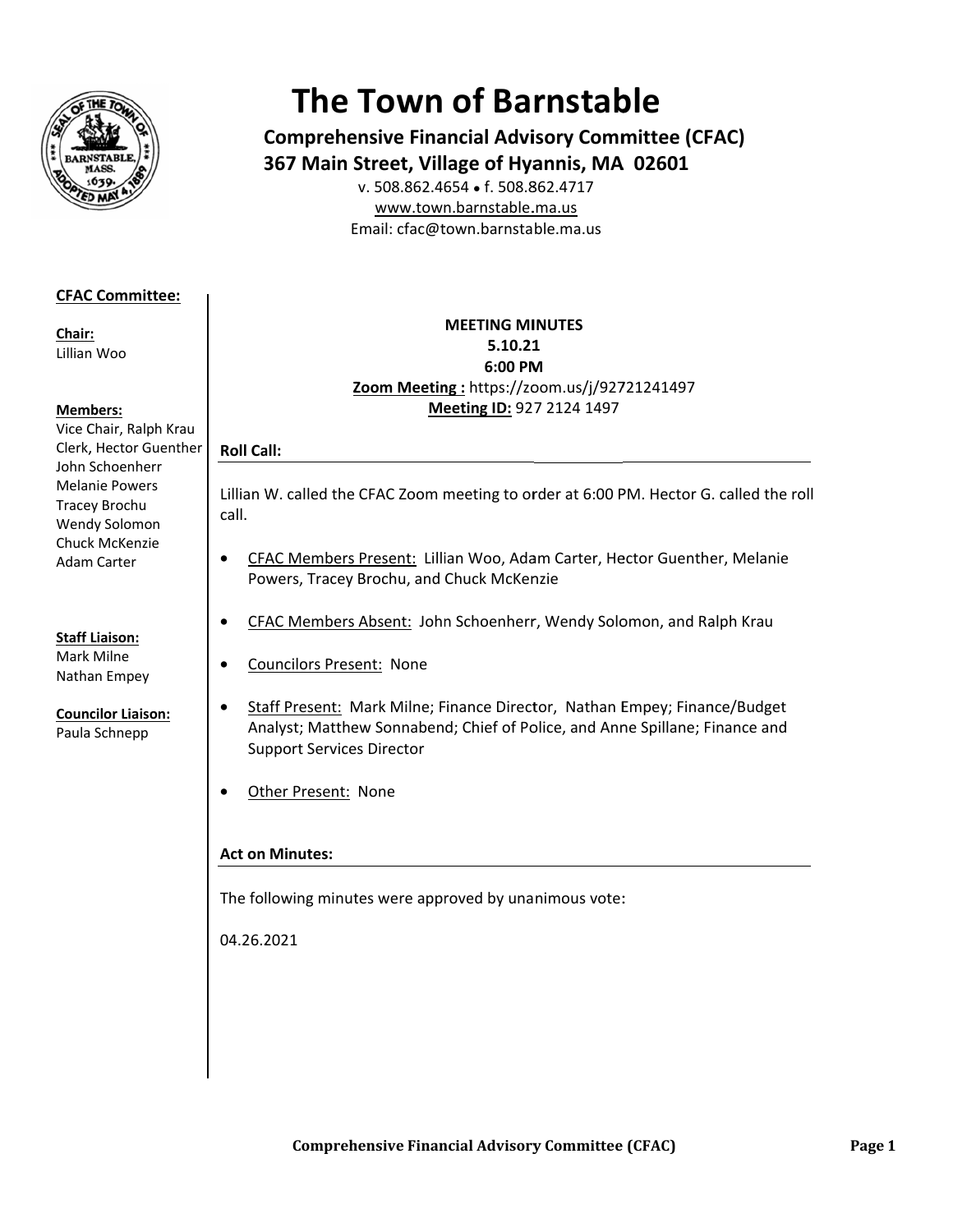#### **Public Comments:**

None

#### **Correspondence:**

None

#### **Old Business:**

None

#### **New Business:**

Chief Matthew S. introduced the Police Department's proposed FY 2022 Operating Budget, which there is eight items to discuss. Chief noted the first request is for \$305,000 to outsource the department's IT services. Chief noted the IT person in the department had left in February, after he left we were able to contract this service to a company called Ockers IT Services to provide 24/7 remote help desk services. Chief noted while we were utilizing this outsourced service the department started looking at different things to do. We had an IT study done in 2020 that made some recommendations about the future. After the departure of the IT person we tried to implement these recommendations when working with the town, but we were having difficulty finding somebody. Chief noted while we were on that job search we started asking around to different companies and different police departments about outsourcing their IT services. After doing some talking and looking at the budget numbers, we came up with the idea of outsourcing IT as it would probably be better for the next year. Chief noted if the person we contract with doesn't work, we can always have them replaced through the outsourced IT service provider. Chief noted we won't have to provide that person benefits, sick time, or vacation, and that the vendor would replace that person if they are out. Chief noted one of the issues is trying to find a qualified person that wants to work in our environment, and we could find ourselves having to replace the hired person. This outsourced service for a year would give us more time to get our ship in the right direction IT wise. Chief noted with this request, we would have a person 40 hours a week and a 24/7 help desk. Anne S. noted there are advantages with the help desk; they put you through to a specialist for a specific issue. Anne S. noted it has been very hard to manage an IT person when you're really not well versed in IT, and by doing this outsourcing you have IT professionals managing IT professionals. Anne S. noted we did go to the extent of advertising for an IT director, and we had eleven applicants with two viable candidates, and that the pool of candidates is limited. Lillian W. asked when do you anticipate the contract to start? Chief noted it would start next fiscal year through the state contract purchasing requirements. Chuck M. asked about the talent pool, was COVID a factor or the same candidates without COVID? Chief noted not so much COVID, but the talent pool is more affected by what we are willing to pay them versus the private sector. Hector G asked are you doing a Request For Proposal (RFP) process, and thus could end up with a different vendor you are with now? Anne S. noted Ockers is on the state contract, if we feel Ockers is working well for us, then we may have the option of not going through the RFP process. Anne S. noted it is going to take time for any company to come into the department and acclimate; at this point we're just starting the process with procurement. Lillian W. asked are you satisfied with the services that Ockers providing you now? Chief responded it is kind of a mixed bag as it is a learning curve to learn some of our systems, but our experience with the person working physically at the department has been positive, but we have some mixed results with the 24/7 help desk service. Chief noted if we do stay with them for a little bit longer we're going to see more of this stuff get better, but we still have to prepare that RFP just in case we decide not to go with them. Tracey B. asked when you purchase this contract is there a service level agreement, such as a resolution period? Anne S. responded it is part of the contract, which is based on certain tasks; it will also be a part of the RFP process using delivery of services requirements. Adam C. asked is the \$305,000 the net impact to the bottom line, or is there additional cost savings that we realize from outsourcing these services? Chief responded if we're thinking long term there could be potential savings such no pension or having to pay overtime. Anne S. noted the police department is heavily technology driven, it has to be reliable and efficient, and we can't wait a long time for issues to be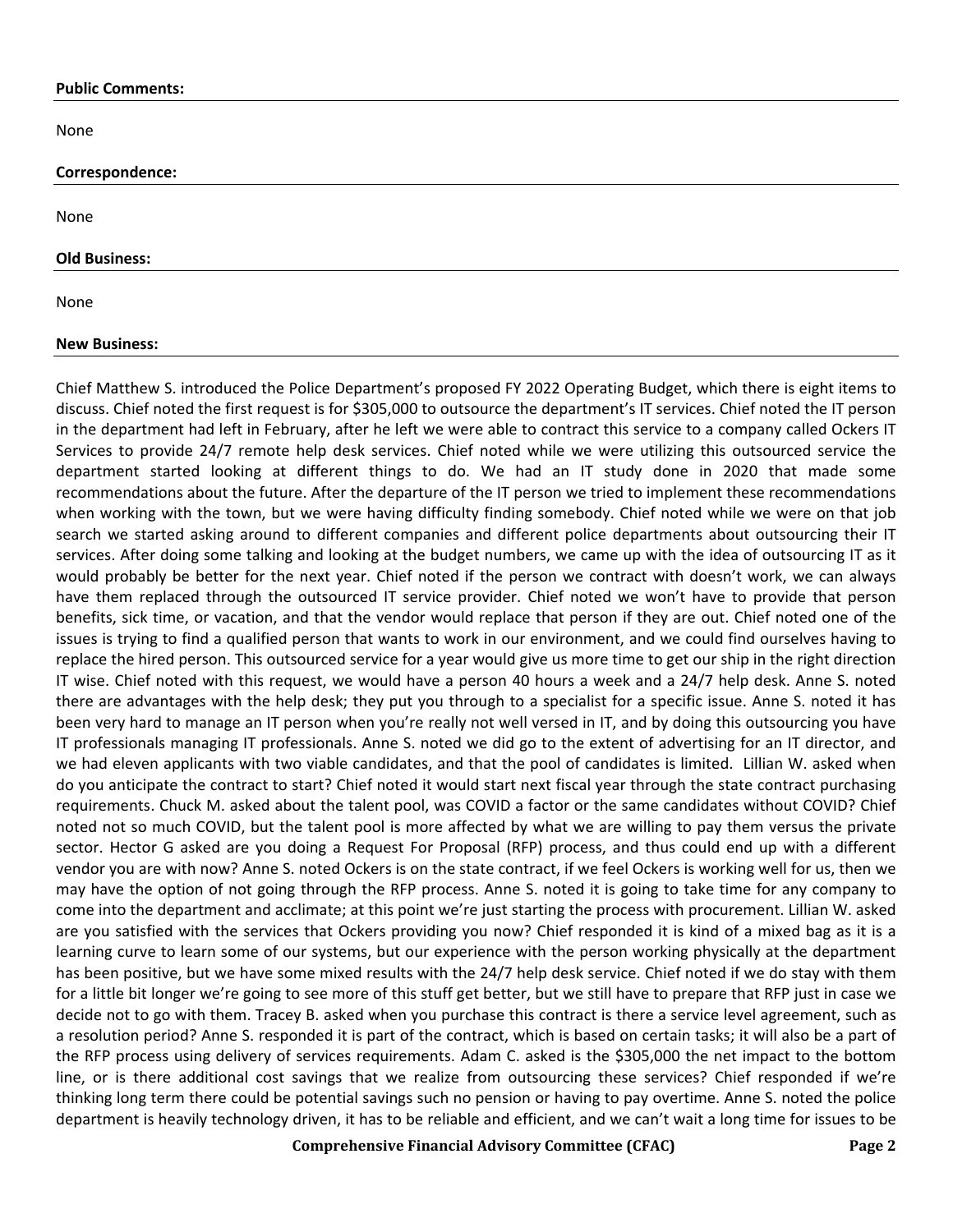fixed. Anne S. noted some of the things that we gain are through efficiency and effectiveness; you can't really put a price tag on it exactly. Anne S. noted it gives us a great deal of piece of mind that we have several resources we can call upon. Anne S. noted that we are moving from one person doing it all for a 170 users, so this outsourcing buys us two personnel plus a 24/7 help desk. Melanie P. noted through her own experiences if you do single source procurement, you can still use the RFP process to tweak some of these things with the firm, and deal with those items you're dissatisfied with or you'd like to have improved. Anne S. responded we did talk with procurement, so that we could refine the existing contract if we stay with Ockers. Mark M. noted the \$305,000 is the projected cost of this service, however, we currently have one authorized position in the police department with a salary that approaches \$100,000 a year and add benefits to that it is about \$150,000 which is about half of what this request is. Mark M. noted the study indicated that they need at least two positions to adequately support the IT operations augmented with outside services, we're getting close to a breakeven whether we do it inside or outside.

Chief noted the technology bundle is to fund the replacement and purchase of some new technology items such as virtualized graphic cards for virtualized training, email security gateways to prevent spamming, cloud based cyber security compliance to provide more security for our network, and we run a large virtual network and need to replace desktops to keep that system fresh.

Chief noted we're in the final year of a three year vehicle lease payment plan, which this request will fund that final year, and replace six new police vehicles, two unmarked vehicles, and some atv's. Part of this plan is also to purchase some hybrid models to reduce our gasoline purchases. Lillian W. asked how often do you replace vehicles? Chief responded about two or three years because we spend a lot of time idling vehicles where the vehicle needs to remain on so that your radios and gadgets work. Chief noted we were running into a problem a few years ago with vehicles having an excessive amount of mileage, so we entered into a leasing program, and we now have a better vehicle maintenance plan. Lillian W. asked does the police department maintain the vehicles in house? Chief noted we do have two mechanics that work in the department and that we do have a garage. Chief noted any warranty work we send the vehicle out to take advantage of that.

Chief noted this is the final year of a three year taser lease payment plan to replace all of our old tasers at the department. All the officers who are eligible have and are trained on the new tasers, with a few kept in reserves in case one breaks. Chuck M. asked what is the shelf life of a taser? Chief responded five years, but the model we were using went obsolete. Chief noted they won't support them after five years. Tracey B. asked after this taser lease will you start a new lease? Chief responded no, we're not looking at doing another lease at this point.

Chief noted Officer Wellness is a program we initiated in 2015, we have a peer support group in the police department who are trained if something traumatic happens. They check in on the officers to make sure their health is doing well, but we initiated another program on top of that using outside specialist to provide some training on recognizing PTSD, and drug and alcohol addiction. In addition, we mandate officers to meet with a mental health professional once a year. One of the issues of police reform is police departments have to make sure they provide training and mental health awareness checks for officers moving forward, so we added this into our budget request this year. This request pays for onsite councilors to meet with every officer and dispatcher over the course of the year and do consultation with them. Melanie P. asked is that a standard practice or an innovation of the police department? Chief noted we are the only police department in the area that does this.

Chief noted we have had pistols for a long time, the current pistol model we have no longer is produced regularly, and we couldn't get them from our normal supplier. What we are proposing to do is trade in all our current pistols, and that would replace one-hundred-and-fifty-four firearms. We're also looking at getting a mix of sizes to be able to incorporate a smaller size pistol for smaller framed officers. Chuck M. asked is it the same manufacturers or different? Chief responded we're going to do an evaluation with different manufactures.